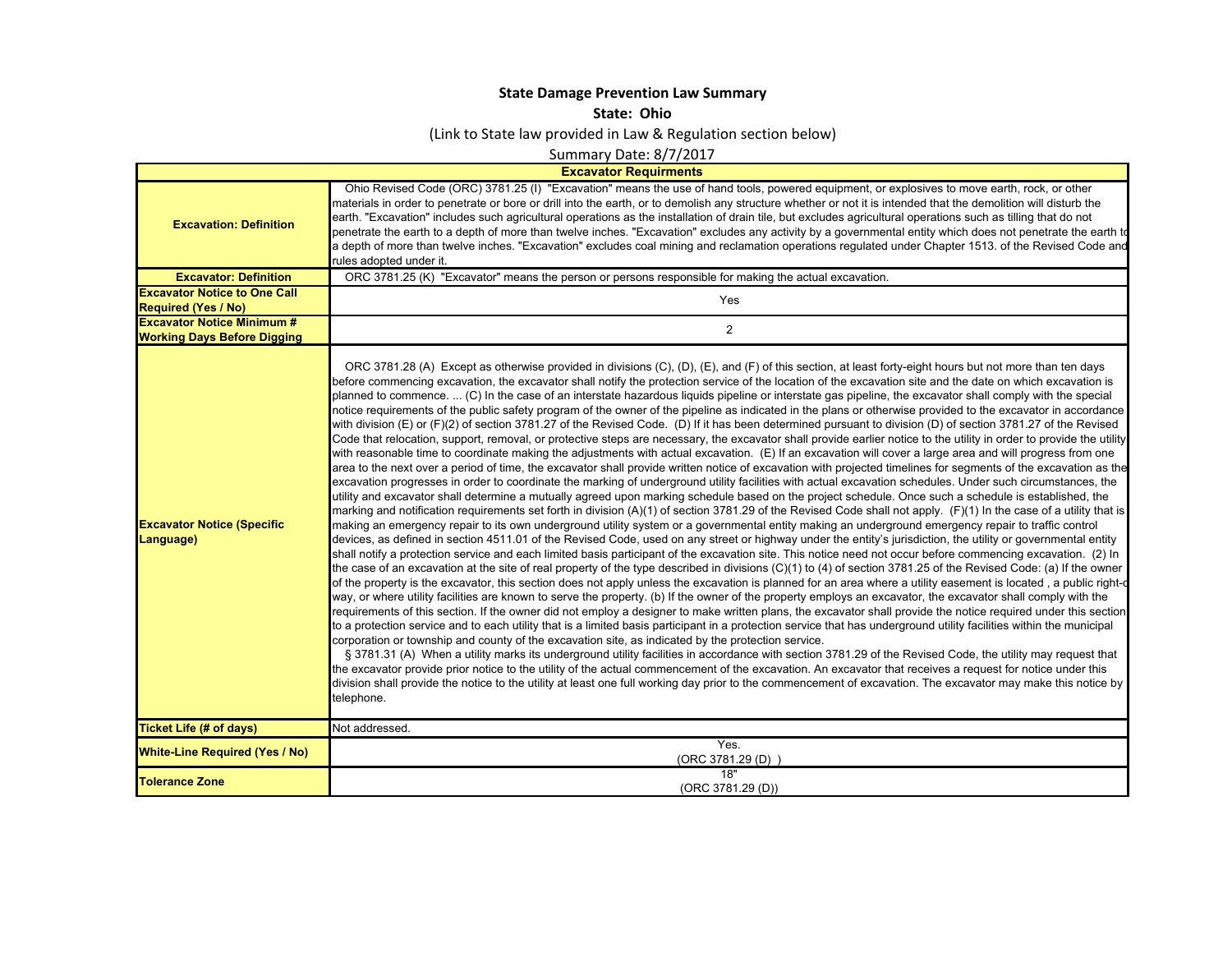| <b>Special Digging Requirements</b><br><b>Within Tolerance Zone (Specific</b><br>Language)      | ORC 3781.30 Duties of excavator (A) When making excavations using traditional or trenchless technologies, the excavator shall do all of the following:<br>(3) When approaching and excavating within the tolerance zone of underground utility facilities with powered equipment, require an individual other than the<br>equipment operator, to visually monitor the excavation activity for any indication of the underground utility facility; (4) Conduct the excavation within the<br>tolerance zone of underground utility facilities in a careful , prudent, and nondestructive manner, when necessary, in order to prevent damage; (5) Excavate<br>up to the total depth of the excavation to either determine the precise location of underground utility facilities or verify that the total depth of excavation is<br>free of such facilities;                                                                                                                                                                                                                                                                                                                                                                                                                                                                                                                                                                                                             |
|-------------------------------------------------------------------------------------------------|-----------------------------------------------------------------------------------------------------------------------------------------------------------------------------------------------------------------------------------------------------------------------------------------------------------------------------------------------------------------------------------------------------------------------------------------------------------------------------------------------------------------------------------------------------------------------------------------------------------------------------------------------------------------------------------------------------------------------------------------------------------------------------------------------------------------------------------------------------------------------------------------------------------------------------------------------------------------------------------------------------------------------------------------------------------------------------------------------------------------------------------------------------------------------------------------------------------------------------------------------------------------------------------------------------------------------------------------------------------------------------------------------------------------------------------------------------------------------|
| <b>Hand Dig / Vacuum or Soft</b>                                                                | Yes.                                                                                                                                                                                                                                                                                                                                                                                                                                                                                                                                                                                                                                                                                                                                                                                                                                                                                                                                                                                                                                                                                                                                                                                                                                                                                                                                                                                                                                                                  |
| <b>Excavation Within Tolerance Zone</b>                                                         | (ORC 3781.25 (W) and 3781.30 (A) (4))                                                                                                                                                                                                                                                                                                                                                                                                                                                                                                                                                                                                                                                                                                                                                                                                                                                                                                                                                                                                                                                                                                                                                                                                                                                                                                                                                                                                                                 |
| (Yes / No)                                                                                      |                                                                                                                                                                                                                                                                                                                                                                                                                                                                                                                                                                                                                                                                                                                                                                                                                                                                                                                                                                                                                                                                                                                                                                                                                                                                                                                                                                                                                                                                       |
| <b>Preserve / Maintain Marks</b>                                                                | Yes.                                                                                                                                                                                                                                                                                                                                                                                                                                                                                                                                                                                                                                                                                                                                                                                                                                                                                                                                                                                                                                                                                                                                                                                                                                                                                                                                                                                                                                                                  |
| <b>Required (Yes / No)</b>                                                                      | (ORC 3781.30 (A) (2))                                                                                                                                                                                                                                                                                                                                                                                                                                                                                                                                                                                                                                                                                                                                                                                                                                                                                                                                                                                                                                                                                                                                                                                                                                                                                                                                                                                                                                                 |
| <b>Call Again If No Response from</b>                                                           |                                                                                                                                                                                                                                                                                                                                                                                                                                                                                                                                                                                                                                                                                                                                                                                                                                                                                                                                                                                                                                                                                                                                                                                                                                                                                                                                                                                                                                                                       |
| <b>Operator Or Signs Of Unmarked</b>                                                            | No                                                                                                                                                                                                                                                                                                                                                                                                                                                                                                                                                                                                                                                                                                                                                                                                                                                                                                                                                                                                                                                                                                                                                                                                                                                                                                                                                                                                                                                                    |
| Facilities (Yes / No)                                                                           |                                                                                                                                                                                                                                                                                                                                                                                                                                                                                                                                                                                                                                                                                                                                                                                                                                                                                                                                                                                                                                                                                                                                                                                                                                                                                                                                                                                                                                                                       |
| <b>Notify One-Call if Marks Moved or</b>                                                        | Yes.                                                                                                                                                                                                                                                                                                                                                                                                                                                                                                                                                                                                                                                                                                                                                                                                                                                                                                                                                                                                                                                                                                                                                                                                                                                                                                                                                                                                                                                                  |
| No Longer Visible (Yes / No)                                                                    | (ORC 3781.31 (B))                                                                                                                                                                                                                                                                                                                                                                                                                                                                                                                                                                                                                                                                                                                                                                                                                                                                                                                                                                                                                                                                                                                                                                                                                                                                                                                                                                                                                                                     |
| <b>Special Language Regarding</b>                                                               | Yes.                                                                                                                                                                                                                                                                                                                                                                                                                                                                                                                                                                                                                                                                                                                                                                                                                                                                                                                                                                                                                                                                                                                                                                                                                                                                                                                                                                                                                                                                  |
| <b>Trenchless Technology (Yes / No)</b>                                                         | (ORC 3781.30 (B))                                                                                                                                                                                                                                                                                                                                                                                                                                                                                                                                                                                                                                                                                                                                                                                                                                                                                                                                                                                                                                                                                                                                                                                                                                                                                                                                                                                                                                                     |
| <b>Separate Locate Request</b>                                                                  |                                                                                                                                                                                                                                                                                                                                                                                                                                                                                                                                                                                                                                                                                                                                                                                                                                                                                                                                                                                                                                                                                                                                                                                                                                                                                                                                                                                                                                                                       |
|                                                                                                 | Yes.                                                                                                                                                                                                                                                                                                                                                                                                                                                                                                                                                                                                                                                                                                                                                                                                                                                                                                                                                                                                                                                                                                                                                                                                                                                                                                                                                                                                                                                                  |
| <b>Required for Each Excavator (Yes)</b><br>/ No)                                               | (ORC 3781.30 (A))                                                                                                                                                                                                                                                                                                                                                                                                                                                                                                                                                                                                                                                                                                                                                                                                                                                                                                                                                                                                                                                                                                                                                                                                                                                                                                                                                                                                                                                     |
| <b>Notify Operator of Damage (Yes /</b>                                                         | Yes.                                                                                                                                                                                                                                                                                                                                                                                                                                                                                                                                                                                                                                                                                                                                                                                                                                                                                                                                                                                                                                                                                                                                                                                                                                                                                                                                                                                                                                                                  |
| No)                                                                                             | (ORC 3781.30 (A) (6))                                                                                                                                                                                                                                                                                                                                                                                                                                                                                                                                                                                                                                                                                                                                                                                                                                                                                                                                                                                                                                                                                                                                                                                                                                                                                                                                                                                                                                                 |
| <b>Notify One Call Center of Damage</b>                                                         | Yes.                                                                                                                                                                                                                                                                                                                                                                                                                                                                                                                                                                                                                                                                                                                                                                                                                                                                                                                                                                                                                                                                                                                                                                                                                                                                                                                                                                                                                                                                  |
| (Yes / No)                                                                                      | (ORC 3781.30 (A) (7))                                                                                                                                                                                                                                                                                                                                                                                                                                                                                                                                                                                                                                                                                                                                                                                                                                                                                                                                                                                                                                                                                                                                                                                                                                                                                                                                                                                                                                                 |
| <b>Call 911 if Hazardous Materials</b>                                                          | Yes.                                                                                                                                                                                                                                                                                                                                                                                                                                                                                                                                                                                                                                                                                                                                                                                                                                                                                                                                                                                                                                                                                                                                                                                                                                                                                                                                                                                                                                                                  |
| <b>Released (Yes / No)</b>                                                                      | (ORC 3781.30 (A) (7))                                                                                                                                                                                                                                                                                                                                                                                                                                                                                                                                                                                                                                                                                                                                                                                                                                                                                                                                                                                                                                                                                                                                                                                                                                                                                                                                                                                                                                                 |
| <b>Notice Exemptions (Yes / No)</b>                                                             | Yes                                                                                                                                                                                                                                                                                                                                                                                                                                                                                                                                                                                                                                                                                                                                                                                                                                                                                                                                                                                                                                                                                                                                                                                                                                                                                                                                                                                                                                                                   |
|                                                                                                 | ORC 3781.25 As used in sections 3781.25 to 3781.32 of the Revised Code:  (B) "Underground utility facility"  does not include a private septic                                                                                                                                                                                                                                                                                                                                                                                                                                                                                                                                                                                                                                                                                                                                                                                                                                                                                                                                                                                                                                                                                                                                                                                                                                                                                                                        |
| <b>Notice Exemptions (Specific</b><br>Language))                                                | system in a one-family or multi-family dwelling utilized only for that dwelling and not connected to any other system (I) "Excavation"  excludes<br>agricultural operations such as tilling that do not penetrate the earth to a depth of more than twelve inches. "Excavation" excludes any activity by a<br>governmental entity which does not penetrate the earth to a depth of more than twelve inches. "Excavation" excludes coal mining and reclamation<br>operations regulated under Chapter 1513. of the Revised Code and rules adopted under it.<br>ORC 3781.28 (F) (2) In the case of an excavation at the site of real property of the type described in divisions (C)(1) to (4) of section 3781.25 of the<br>Revised Code: (a) If the owner of the property is the excavator, this section does not apply unless the excavation is planned for an area where a utility<br>easement is located or a public right-of-way;                                                                                                                                                                                                                                                                                                                                                                                                                                                                                                                                   |
|                                                                                                 | <b>Operator Response</b>                                                                                                                                                                                                                                                                                                                                                                                                                                                                                                                                                                                                                                                                                                                                                                                                                                                                                                                                                                                                                                                                                                                                                                                                                                                                                                                                                                                                                                              |
| Minimum # Days for Operator to<br><b>Respond After Receiving Notice</b><br>(Generally)          | $\overline{2}$                                                                                                                                                                                                                                                                                                                                                                                                                                                                                                                                                                                                                                                                                                                                                                                                                                                                                                                                                                                                                                                                                                                                                                                                                                                                                                                                                                                                                                                        |
| <b>Operator Requirements to</b><br><b>Respond to Locate Notification</b><br>(Specific Language) | ORC 3781.29 (A) (1) Except as otherwise provided in division (A)(2) of this section, within forty-eight hours of receiving notice under section 3781.28 of<br>the Revised Code, each utility shall review the status of its facilities within the excavation site, locate and mark its underground utility facilities at the<br>excavation site in such a manner as to indicate their course, and report the appropriate information to the protection service for its positive response system<br>If a utility does not mark its underground utility facilities or contact the excavator within that time, the utility is deemed to have given notice that it does not<br>have any facilities at the excavation site. If the utility cannot accurately mark the facilities, the utility shall mark them to the best of its ability, notify the<br>excavator using the positive response system that the markings may not be accurate, and provide additional guidance to the excavator in locating the<br>facilities as needed during the excavation. (2) In the case of an interstate hazardous liquids pipeline or an interstate gas pipeline, the owner of the pipeline<br>shall locate and mark its pipeline within the time frame established in the public safety program of the owner. (B) Unless a facility actually is uncovered or<br>probed by the utility or excavator, any indications of the depth of the facility shall be treated as estimates only. |
| <b>Minimum Standards for Locator</b><br><b>Qualifications (Yes / No)</b>                        | No                                                                                                                                                                                                                                                                                                                                                                                                                                                                                                                                                                                                                                                                                                                                                                                                                                                                                                                                                                                                                                                                                                                                                                                                                                                                                                                                                                                                                                                                    |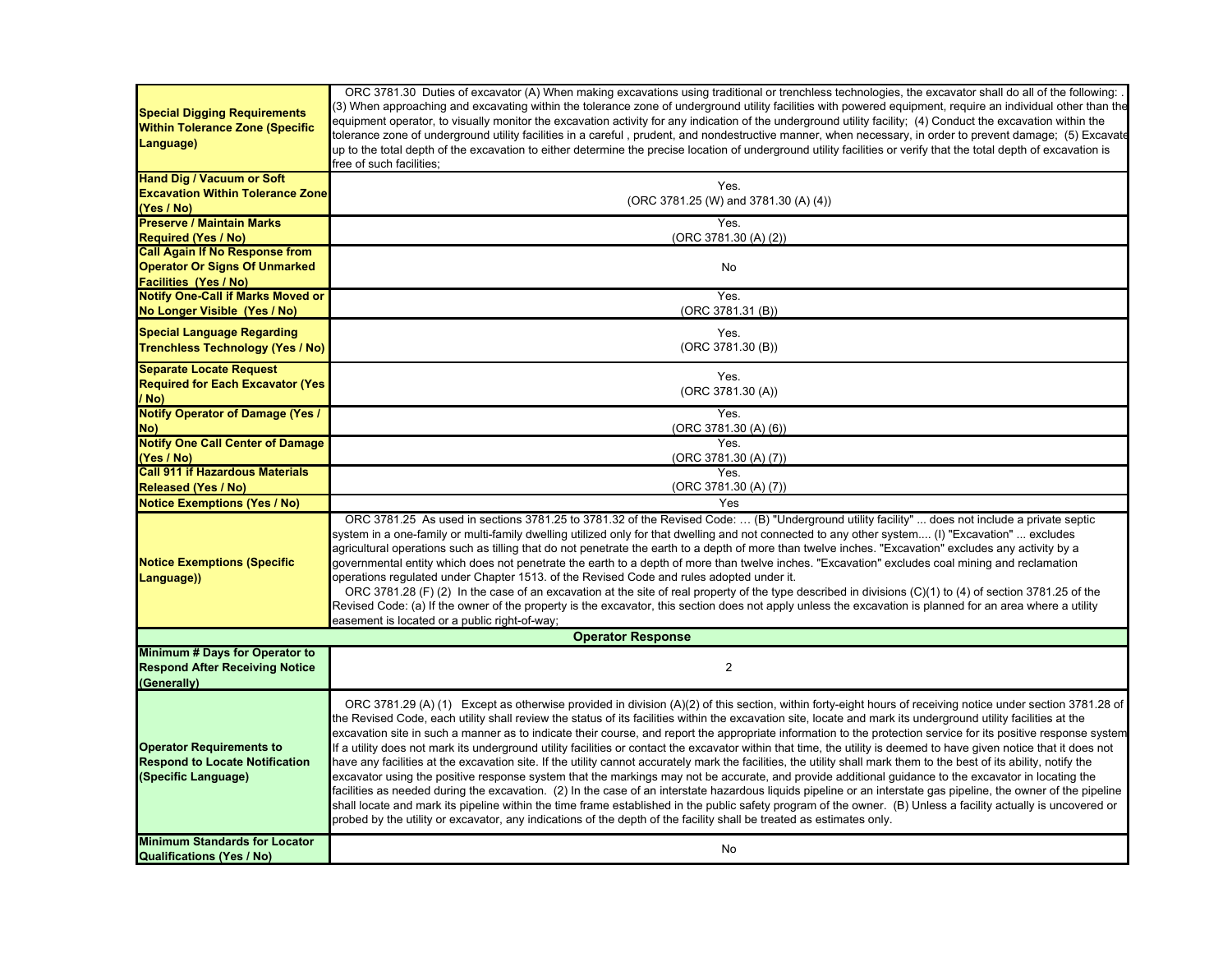| <b>Minimum Standards for Locator</b><br><b>Qualifications</b><br>(Specific Language)                                                       | Not addressed                                                                                                                                                                                                                                                                                                                                                                                                                                                                                                                                                                                                                                                                                                                                                                                                                                                                                                                                                                                                                                                                     |
|--------------------------------------------------------------------------------------------------------------------------------------------|-----------------------------------------------------------------------------------------------------------------------------------------------------------------------------------------------------------------------------------------------------------------------------------------------------------------------------------------------------------------------------------------------------------------------------------------------------------------------------------------------------------------------------------------------------------------------------------------------------------------------------------------------------------------------------------------------------------------------------------------------------------------------------------------------------------------------------------------------------------------------------------------------------------------------------------------------------------------------------------------------------------------------------------------------------------------------------------|
| <b>Law Specifies Marking Standards</b><br><b>Other Than Color</b><br>(Yes / No)                                                            | Yes                                                                                                                                                                                                                                                                                                                                                                                                                                                                                                                                                                                                                                                                                                                                                                                                                                                                                                                                                                                                                                                                               |
| <b>Law Specifies Marking Standards</b><br><b>Other Than Color (Specific</b><br>Language)                                                   | ORC 3781.29 (C) (1) Except as provided in division (C)(2) of this section, a utility shall mark its underground facilities using the following color codes:<br>Type of Underground Utility Facility / Color) Electric power transmission and distribution / Safety red; Gas transmission and distribution / High visibility<br>safety yellow; Oil transmission and distribution / High visibility safety yellow; Dangerous materials, product lines, and steam lines / High visibility safety<br>yellow; Telephone and telegraph systems / Safety alert orange; Police and fire communications / Safety alert orange; Cable television / Safety alert orange;<br>Water systems / Safety precaution blue; Slurry systems / Safety precaution purple; Sewer lines / Safety green. (2) All underground facilities shall be marked<br>in accordance with the Ohio universal marking standards that are on file with the Ohio utilities protection service. Industry representatives serving on Ohio<br>damage prevention councils shall review the marking standards every two years. |
| Law Includes Specific Language<br>For Operators To Locate Sewer<br>Laterals (Yes / No)                                                     | No                                                                                                                                                                                                                                                                                                                                                                                                                                                                                                                                                                                                                                                                                                                                                                                                                                                                                                                                                                                                                                                                                |
| Law Includes Specific Language<br><b>For Operators To Locate</b><br><b>Abandoned Facilities (Yes / No)</b>                                 | No                                                                                                                                                                                                                                                                                                                                                                                                                                                                                                                                                                                                                                                                                                                                                                                                                                                                                                                                                                                                                                                                                |
| <b>Operator Must Locate Abandoned</b><br><b>Facilities</b><br>(Specific Language)                                                          | Not addressed                                                                                                                                                                                                                                                                                                                                                                                                                                                                                                                                                                                                                                                                                                                                                                                                                                                                                                                                                                                                                                                                     |
| <b>Positive Response Required -</b><br><b>Operator Contact Excavator</b><br>(Yes / No)                                                     | Yes                                                                                                                                                                                                                                                                                                                                                                                                                                                                                                                                                                                                                                                                                                                                                                                                                                                                                                                                                                                                                                                                               |
| <b>Positive Response Required -</b><br><b>Operator Contact Excavator</b><br>(Specific Language)                                            | ORC 3781.26 (D) Each utility fully participating in a protection service pursuant to this section shall also participate in its affiliated positive response<br>system. Each utility participating in a protection service on a limited basis shall directly communicate to the excavator the presence or absence of any<br>conflict between the existing underground utility facilities and the proposed excavation site.                                                                                                                                                                                                                                                                                                                                                                                                                                                                                                                                                                                                                                                        |
| <b>Positive Response Required -</b><br><b>Operator Contact One Call Center</b><br>(Yes / No)                                               | Yes                                                                                                                                                                                                                                                                                                                                                                                                                                                                                                                                                                                                                                                                                                                                                                                                                                                                                                                                                                                                                                                                               |
| <b>Positive Response Required -</b><br><b>Operator Contact One Call Center</b><br>(Specific Language)                                      | ORC 3781.26 (D) Each utility fully participating in a protection service pursuant to this section shall also participate in its affiliated positive response<br>system. Each utility participating in a protection service on a limited basis shall directly communicate to the excavator the presence or absence of any<br>conflict between the existing underground utility facilities and the proposed excavation site.                                                                                                                                                                                                                                                                                                                                                                                                                                                                                                                                                                                                                                                        |
| <b>Positive Response - One-Call</b><br><b>Automated (Yes / No)</b><br><b>Operator Must Provide One-Call</b>                                | Yes.<br>(ORC 3781.29 (A) (1))                                                                                                                                                                                                                                                                                                                                                                                                                                                                                                                                                                                                                                                                                                                                                                                                                                                                                                                                                                                                                                                     |
| <b>Center with Information On</b><br><b>Locations of Buried Facilities (Yes)</b><br>/ No)                                                  | Yes                                                                                                                                                                                                                                                                                                                                                                                                                                                                                                                                                                                                                                                                                                                                                                                                                                                                                                                                                                                                                                                                               |
| <b>Operator Must Provide One-Call</b><br><b>Center with Information On</b><br><b>Locations of Buried Facilities</b><br>(Specific Language) | ORC 3781.26 (A) Each utility that owns or operates underground utility facilities shall participate in and register the location of its underground utility<br>facilities with a protection service that serves the area where the facilities are located. A utility may elect to participate in the service on a limited basis and it<br>it does so, it shall register the location of its underground utility facilities only by identifying the municipal corporations, and outside the limits of a municipal<br>corporation, the townships by county in which it has facilities.                                                                                                                                                                                                                                                                                                                                                                                                                                                                                              |
| <b>Operator Must Update Information</b><br>On Locations of Buried Facilities<br>(Yes / No)                                                 | No                                                                                                                                                                                                                                                                                                                                                                                                                                                                                                                                                                                                                                                                                                                                                                                                                                                                                                                                                                                                                                                                                |
| <b>Operator Must Update Information</b><br><b>On Locations of Buried Facilities</b><br>(Specific Language)                                 | Not addressed                                                                                                                                                                                                                                                                                                                                                                                                                                                                                                                                                                                                                                                                                                                                                                                                                                                                                                                                                                                                                                                                     |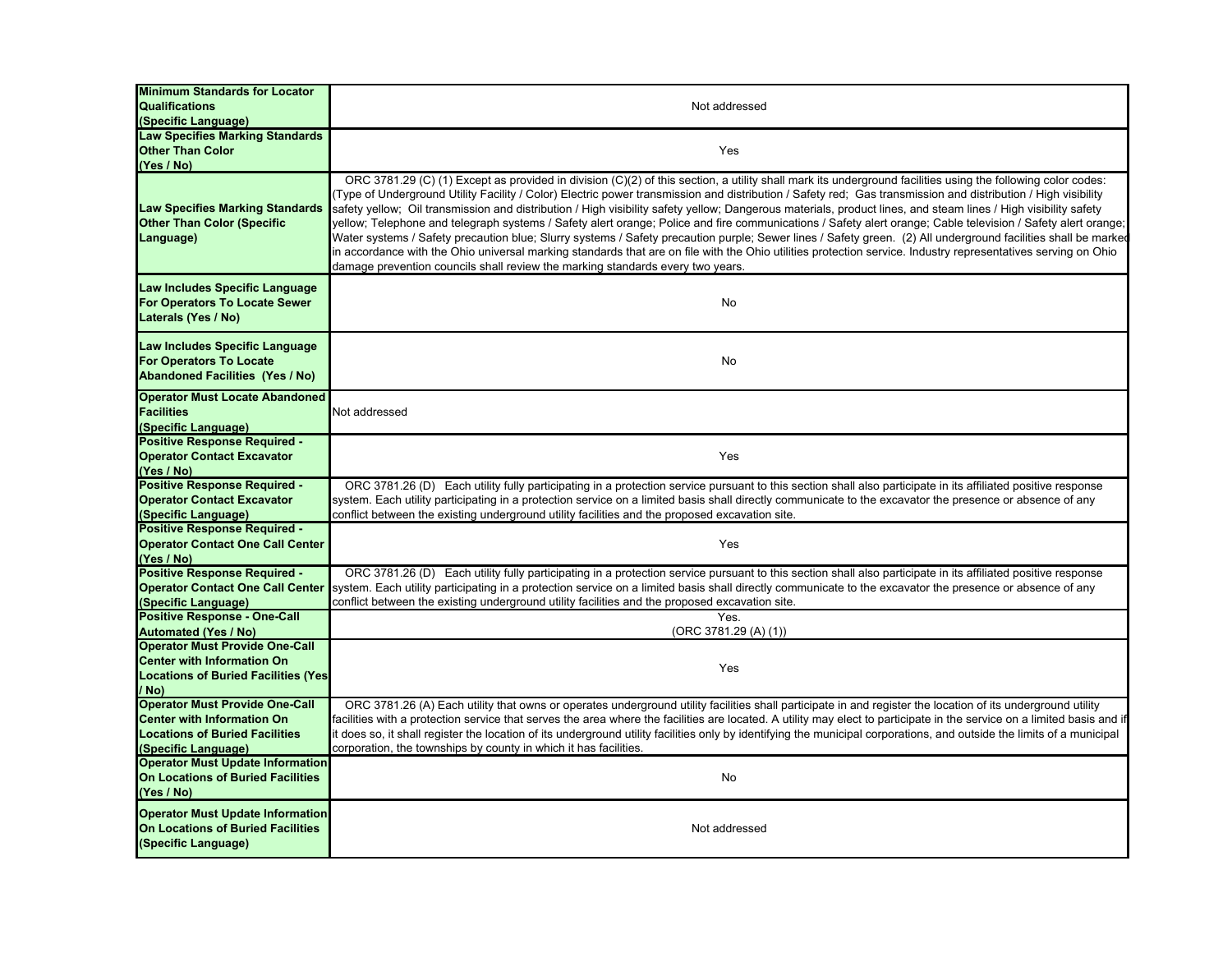| <b>New Facilities Must Be Locatable</b><br>Electronically<br>(Yes / No)                          | No                                                                                                                                                                                                                                                                                                                                                                                                                                                                                                                                                                                                                                                                                                                                                                                                                                                                                                                                                                                                                                                                                                                                                                                                                                                                                                                                                                                                                                                                                                                                                                                                                                                                                                                                                                                                                                                                                                                                                                                                                                                       |
|--------------------------------------------------------------------------------------------------|----------------------------------------------------------------------------------------------------------------------------------------------------------------------------------------------------------------------------------------------------------------------------------------------------------------------------------------------------------------------------------------------------------------------------------------------------------------------------------------------------------------------------------------------------------------------------------------------------------------------------------------------------------------------------------------------------------------------------------------------------------------------------------------------------------------------------------------------------------------------------------------------------------------------------------------------------------------------------------------------------------------------------------------------------------------------------------------------------------------------------------------------------------------------------------------------------------------------------------------------------------------------------------------------------------------------------------------------------------------------------------------------------------------------------------------------------------------------------------------------------------------------------------------------------------------------------------------------------------------------------------------------------------------------------------------------------------------------------------------------------------------------------------------------------------------------------------------------------------------------------------------------------------------------------------------------------------------------------------------------------------------------------------------------------------|
| <b>New Facilities Must Be Locatable</b><br><b>Electronically (Specific Language)</b>             | Not addressed                                                                                                                                                                                                                                                                                                                                                                                                                                                                                                                                                                                                                                                                                                                                                                                                                                                                                                                                                                                                                                                                                                                                                                                                                                                                                                                                                                                                                                                                                                                                                                                                                                                                                                                                                                                                                                                                                                                                                                                                                                            |
| Design Request (Yes / No)                                                                        | Yes.<br>(ORC 3781.27)                                                                                                                                                                                                                                                                                                                                                                                                                                                                                                                                                                                                                                                                                                                                                                                                                                                                                                                                                                                                                                                                                                                                                                                                                                                                                                                                                                                                                                                                                                                                                                                                                                                                                                                                                                                                                                                                                                                                                                                                                                    |
|                                                                                                  | <b>One Call, Enforcement, and Reporting</b>                                                                                                                                                                                                                                                                                                                                                                                                                                                                                                                                                                                                                                                                                                                                                                                                                                                                                                                                                                                                                                                                                                                                                                                                                                                                                                                                                                                                                                                                                                                                                                                                                                                                                                                                                                                                                                                                                                                                                                                                              |
| <b>Mandatory One Call Membership</b><br>(Yes / No)                                               | Yes.<br>(ORC 3781.26 (A))                                                                                                                                                                                                                                                                                                                                                                                                                                                                                                                                                                                                                                                                                                                                                                                                                                                                                                                                                                                                                                                                                                                                                                                                                                                                                                                                                                                                                                                                                                                                                                                                                                                                                                                                                                                                                                                                                                                                                                                                                                |
| <b>One Call Membership Exemptions</b><br>(Yes / No)                                              | Yes                                                                                                                                                                                                                                                                                                                                                                                                                                                                                                                                                                                                                                                                                                                                                                                                                                                                                                                                                                                                                                                                                                                                                                                                                                                                                                                                                                                                                                                                                                                                                                                                                                                                                                                                                                                                                                                                                                                                                                                                                                                      |
| <b>One Call Membership Exemptions</b><br>(Specific Language)                                     | ORC 3781.25 As used in sections 3781.25 to 3781.32 of the Revised Code:  (C) "Utility" means any owner or operator, or an agent of an owner or<br>operator, of an underground utility facility, including any public authority, that owns or operates an underground utility facility. "Utility" does not include the<br>owners of the following types of real property with respect to any underground utility facility located on that property: (1) The owner of a single-family or two-<br>three-, or four-unit residential dwelling; (2) The owner of an apartment complex; (3) The owner of a commercial or industrial building or complex of buildings<br>including but not limited to, factories and shopping centers; (4) The owner of a farm; (5) The owner of an exempt domestic well as defined in section 1509.0<br>of the Revised Code.                                                                                                                                                                                                                                                                                                                                                                                                                                                                                                                                                                                                                                                                                                                                                                                                                                                                                                                                                                                                                                                                                                                                                                                                    |
| <b>One-Call Law Addresses Board</b><br>Make-Up (Yes / No)                                        | No                                                                                                                                                                                                                                                                                                                                                                                                                                                                                                                                                                                                                                                                                                                                                                                                                                                                                                                                                                                                                                                                                                                                                                                                                                                                                                                                                                                                                                                                                                                                                                                                                                                                                                                                                                                                                                                                                                                                                                                                                                                       |
| <b>One-Call Law Addresses Board</b><br><b>Make-Up (Specific Language)</b>                        | Not addressed                                                                                                                                                                                                                                                                                                                                                                                                                                                                                                                                                                                                                                                                                                                                                                                                                                                                                                                                                                                                                                                                                                                                                                                                                                                                                                                                                                                                                                                                                                                                                                                                                                                                                                                                                                                                                                                                                                                                                                                                                                            |
| <b>Separate Body Designated to</b><br><b>Advise Enforcement Authority</b><br>(Yes / No)          | Yes                                                                                                                                                                                                                                                                                                                                                                                                                                                                                                                                                                                                                                                                                                                                                                                                                                                                                                                                                                                                                                                                                                                                                                                                                                                                                                                                                                                                                                                                                                                                                                                                                                                                                                                                                                                                                                                                                                                                                                                                                                                      |
| <b>Separate Body Designated to</b><br><b>Advise Enforcement Authority</b><br>(Specific Language) | ORC 3781.34 (A) There is hereby created the underground technical committee.<br>ORC 3781.36 (A) The underground technical committee shall do the following: (1) Coordinate with the public utilities commission in carrying out its duties<br>under Chapter 4913. of the Revised Code; (2) Provide subject matter expertise when requested during inquiries conducted under section 4913.09 of the<br>Revised Code; (3) Review reports in accordance with section 4913.15 of the Revised Code; (4) Make recommendations under sections 4913.15 and<br>4913.16 of the Revised Code; (5) Perform any additional duties as may be required under this chapter.<br>[Also see Ohio Adm. Code Chapter 4901:1-2]                                                                                                                                                                                                                                                                                                                                                                                                                                                                                                                                                                                                                                                                                                                                                                                                                                                                                                                                                                                                                                                                                                                                                                                                                                                                                                                                                |
| <b>Penalties / Fines Excavators</b><br>(Yes / No)                                                | Yes                                                                                                                                                                                                                                                                                                                                                                                                                                                                                                                                                                                                                                                                                                                                                                                                                                                                                                                                                                                                                                                                                                                                                                                                                                                                                                                                                                                                                                                                                                                                                                                                                                                                                                                                                                                                                                                                                                                                                                                                                                                      |
| <b>Penalties / Fines Excavators</b><br>(Specific Language)                                       | ORC 4913.03 (A) Each utility, excavator, developer, and designer who participates in the one-call notification system shall register with the public utilities<br>commission and pay a safety registration not to exceed fifty dollars annually, which the commission may lower if the commission determines lowering the<br>registration to be necessary. The commission shall administer and oversee the registration process. Failure to register shall result in a fine of not more than<br>two thousand five hundred dollars.<br>ORC 4913.151 In determining a fine or penalty recommendation as required under section 4913.15 or 4913.16 of the Revised Code: (A) If the<br>compliance failure is the first for the person responsible, the underground technical committee may recommend a penalty of a training requirement, an<br>education requirement, or another nonmonetary penalty, or may recommend a fine not exceeding two thousand five hundred dollars, or may recommend a<br>combination of this fine and these penalties. (B) If the compliance failure is a subsequent compliance failure for the person responsible, the committee may<br>recommend a penalty of a training requirement, an education requirement, or another nonmonetary penalty, or may recommend a fine not exceeding five<br>thousand dollars, or may recommend a combination of this fine and these penalties. (C) Any penalty recommended under this section shall be appropriatel<br>related to enforcement of the provisions enumerated in division (A) of section 4905.041 of the Revised Code.<br>ORC 4913.171 If the underground technical committee reports that a person responsible for a compliance failure has been found to be a persistent<br>noncomplier under section 4913.17 of the Revised Code, the public utilities commission may impose a fine on the person not exceeding ten thousand<br>dollars. A penalty recommended by the committee under section 4913.15 or 4913.16 of the Revised Code may also be imposed by the commission. |
| <b>Penalties / Fines Operators</b><br>(Yes / No)                                                 | Yes                                                                                                                                                                                                                                                                                                                                                                                                                                                                                                                                                                                                                                                                                                                                                                                                                                                                                                                                                                                                                                                                                                                                                                                                                                                                                                                                                                                                                                                                                                                                                                                                                                                                                                                                                                                                                                                                                                                                                                                                                                                      |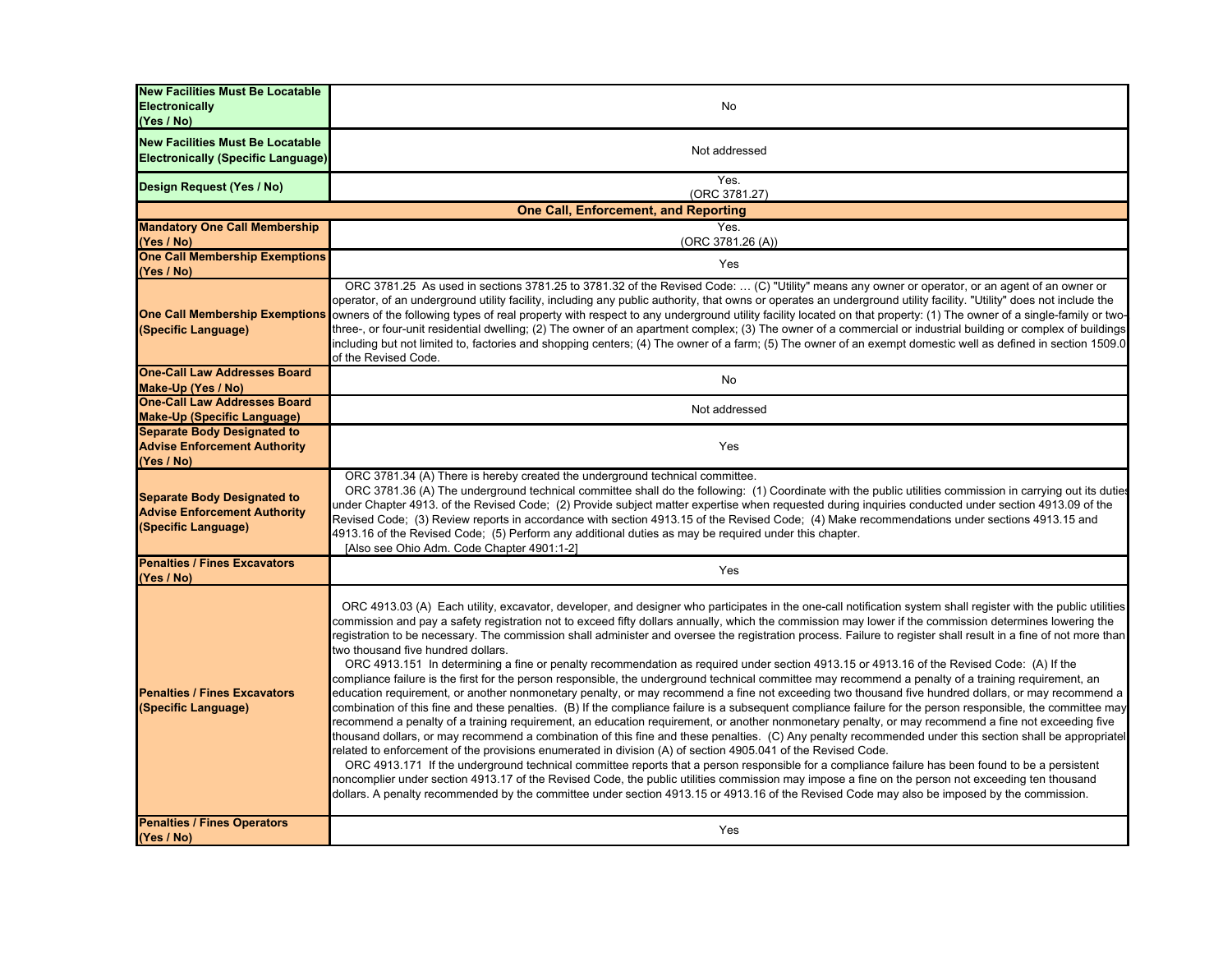| <b>Penalties / Fines Operators</b><br>(Specific Language)                                                                             | ORC 4913.03 (A) Each utility, excavator, developer, and designer who participates in the one-call notification system shall register with the public utilities<br>commission and pay a safety registration not to exceed fifty dollars annually, which the commission may lower if the commission determines lowering the<br>registration to be necessary. The commission shall administer and oversee the registration process. Failure to register shall result in a fine of not more than<br>two thousand five hundred dollars.<br>ORC 4913.151 In determining a fine or penalty recommendation as required under section 4913.15 or 4913.16 of the Revised Code: (A) If the<br>compliance failure is the first for the person responsible, the underground technical committee may recommend a penalty of a training requirement, an<br>education requirement, or another nonmonetary penalty, or may recommend a fine not exceeding two thousand five hundred dollars, or may recommend a<br>combination of this fine and these penalties. (B) If the compliance failure is a subsequent compliance failure for the person responsible, the committee may<br>recommend a penalty of a training requirement, an education requirement, or another nonmonetary penalty, or may recommend a fine not exceeding five<br>thousand dollars, or may recommend a combination of this fine and these penalties. (C) Any penalty recommended under this section shall be appropriatel<br>related to enforcement of the provisions enumerated in division (A) of section 4905.041 of the Revised Code.<br>ORC 4913.171 If the underground technical committee reports that a person responsible for a compliance failure has been found to be a persistent<br>noncomplier under section 4913.17 of the Revised Code, the public utilities commission may impose a fine on the person not exceeding ten thousand<br>dollars. A penalty recommended by the committee under section 4913.15 or 4913.16 of the Revised Code may also be imposed by the commission. |
|---------------------------------------------------------------------------------------------------------------------------------------|----------------------------------------------------------------------------------------------------------------------------------------------------------------------------------------------------------------------------------------------------------------------------------------------------------------------------------------------------------------------------------------------------------------------------------------------------------------------------------------------------------------------------------------------------------------------------------------------------------------------------------------------------------------------------------------------------------------------------------------------------------------------------------------------------------------------------------------------------------------------------------------------------------------------------------------------------------------------------------------------------------------------------------------------------------------------------------------------------------------------------------------------------------------------------------------------------------------------------------------------------------------------------------------------------------------------------------------------------------------------------------------------------------------------------------------------------------------------------------------------------------------------------------------------------------------------------------------------------------------------------------------------------------------------------------------------------------------------------------------------------------------------------------------------------------------------------------------------------------------------------------------------------------------------------------------------------------------------------------------------------------------------------------------------------------|
| Penalties / Fines Other (Yes / No)                                                                                                    | Yes                                                                                                                                                                                                                                                                                                                                                                                                                                                                                                                                                                                                                                                                                                                                                                                                                                                                                                                                                                                                                                                                                                                                                                                                                                                                                                                                                                                                                                                                                                                                                                                                                                                                                                                                                                                                                                                                                                                                                                                                                                                      |
| <b>Penalties / Fines Other</b><br>(Specific Language)                                                                                 | ORC 4913.03 (A) Each utility, excavator, developer, and designer who participates in the one-call notification system shall register with the public utilities<br>commission and pay a safety registration not to exceed fifty dollars annually, which the commission may lower if the commission determines lowering the<br>egistration to be necessary. The commission shall administer and oversee the registration process. Failure to register shall result in a fine of not more than<br>two thousand five hundred dollars.<br>ORC 4913.151 In determining a fine or penalty recommendation as required under section 4913.15 or 4913.16 of the Revised Code: (A) If the<br>compliance failure is the first for the person responsible, the underground technical committee may recommend a penalty of a training requirement, an<br>education requirement, or another nonmonetary penalty, or may recommend a fine not exceeding two thousand five hundred dollars, or may recommend a<br>combination of this fine and these penalties. (B) If the compliance failure is a subsequent compliance failure for the person responsible, the committee may<br>recommend a penalty of a training requirement, an education requirement, or another nonmonetary penalty, or may recommend a fine not exceeding five<br>thousand dollars, or may recommend a combination of this fine and these penalties. (C) Any penalty recommended under this section shall be appropriatel<br>related to enforcement of the provisions enumerated in division (A) of section 4905.041 of the Revised Code.<br>ORC 4913.171 If the underground technical committee reports that a person responsible for a compliance failure has been found to be a persistent<br>noncomplier under section 4913.17 of the Revised Code, the public utilities commission may impose a fine on the person not exceeding ten thousand<br>dollars. A penalty recommended by the committee under section 4913.15 or 4913.16 of the Revised Code may also be imposed by the commission.  |
| <b>Enforcement Authority Identified</b>                                                                                               | Ohio Public Utilities Commission<br>(ORC 4905.041)                                                                                                                                                                                                                                                                                                                                                                                                                                                                                                                                                                                                                                                                                                                                                                                                                                                                                                                                                                                                                                                                                                                                                                                                                                                                                                                                                                                                                                                                                                                                                                                                                                                                                                                                                                                                                                                                                                                                                                                                       |
| Damage Investigation Required by<br><b>Enforcement Authority</b><br>(Yes / No)                                                        | Yes.<br>(ORC 4913.09)                                                                                                                                                                                                                                                                                                                                                                                                                                                                                                                                                                                                                                                                                                                                                                                                                                                                                                                                                                                                                                                                                                                                                                                                                                                                                                                                                                                                                                                                                                                                                                                                                                                                                                                                                                                                                                                                                                                                                                                                                                    |
| <b>Mandatory Reporting of</b><br><b>Excavation Damage by All Utility</b><br><b>Owners to State Entity or</b><br>Department (Yes / No) | No                                                                                                                                                                                                                                                                                                                                                                                                                                                                                                                                                                                                                                                                                                                                                                                                                                                                                                                                                                                                                                                                                                                                                                                                                                                                                                                                                                                                                                                                                                                                                                                                                                                                                                                                                                                                                                                                                                                                                                                                                                                       |
| <b>Mandatory Reporting by</b><br><b>Excavators to State Entity or</b><br>Department (Yes / No)                                        | No                                                                                                                                                                                                                                                                                                                                                                                                                                                                                                                                                                                                                                                                                                                                                                                                                                                                                                                                                                                                                                                                                                                                                                                                                                                                                                                                                                                                                                                                                                                                                                                                                                                                                                                                                                                                                                                                                                                                                                                                                                                       |
| <b>Mandatory Reporting to State</b><br><b>Entity or Department - Gas Only</b><br>(Yes / No)                                           | No                                                                                                                                                                                                                                                                                                                                                                                                                                                                                                                                                                                                                                                                                                                                                                                                                                                                                                                                                                                                                                                                                                                                                                                                                                                                                                                                                                                                                                                                                                                                                                                                                                                                                                                                                                                                                                                                                                                                                                                                                                                       |
| <b>Law and Requiation</b>                                                                                                             |                                                                                                                                                                                                                                                                                                                                                                                                                                                                                                                                                                                                                                                                                                                                                                                                                                                                                                                                                                                                                                                                                                                                                                                                                                                                                                                                                                                                                                                                                                                                                                                                                                                                                                                                                                                                                                                                                                                                                                                                                                                          |